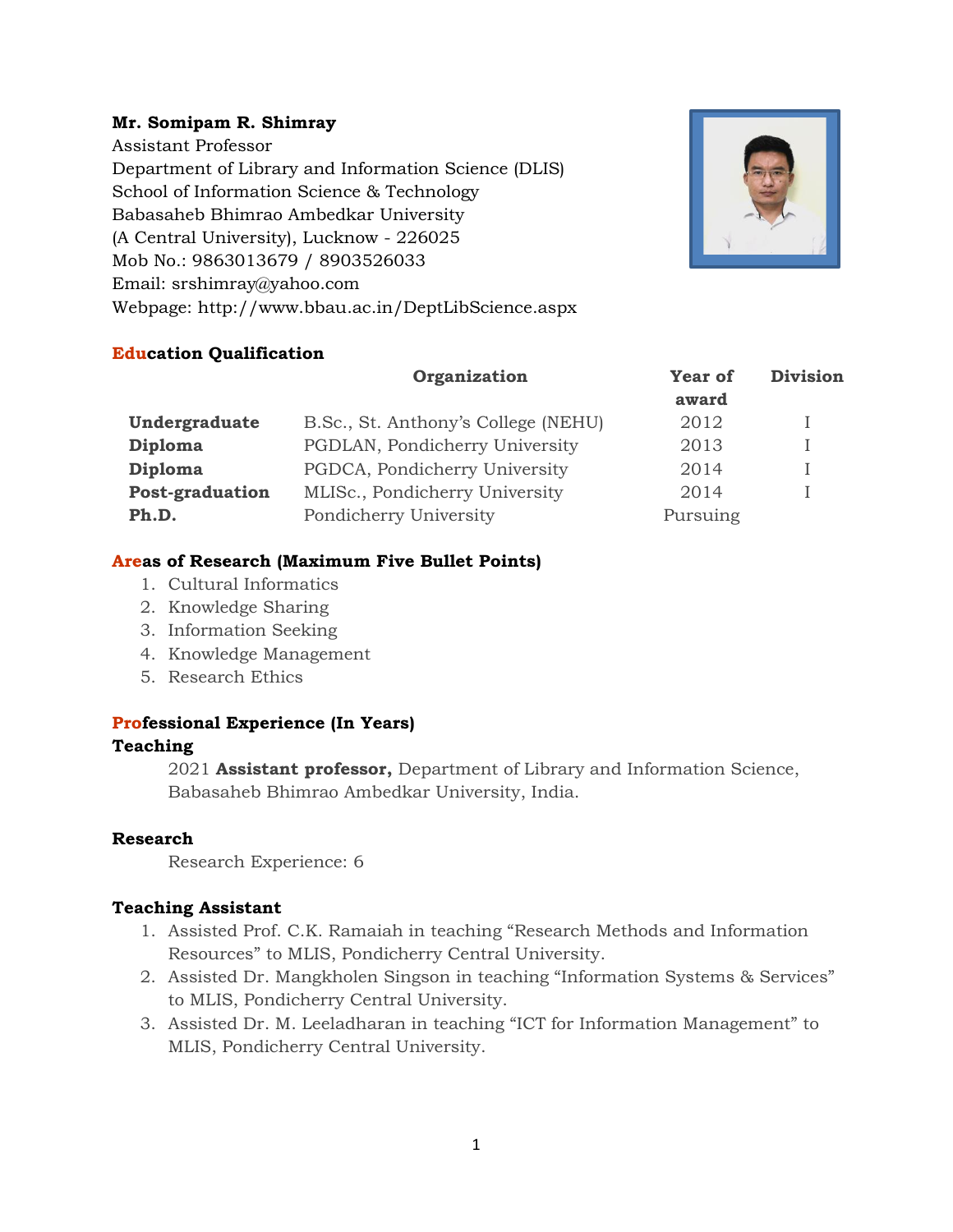#### **Research**

2016 -2021 **Ph.D. Graduate Student**, Department of Library and Information Science, Pondicherry Central University, India.

#### **Publications**

#### **International**

- 1. **Shimray, S. R.** (2022). Research done wrong: A comprehensive investigation of retracted publications in COVID-19. *Accountability in Research: Policies and Quality Assurance*. (in press) doi:10.1080/08989621.2021.2014327 (Taylor & Francis).
- 2. **Shimray, S. R.,** & Ramaiah, C. K. (2020). Factors of influence on sharing of cultural heritage knowledge. *VINE Journal of Information and Knowledge Management Systems*. (in press) doi:10.1108/VJIKMS-04-2020-0074 (Emerald).

#### **National**

- 1. **Shimray, S. R.,** & Ramaiah, C. K. (2022). Information Channel Preference in Seeking Cultural Heritage Information: A Study. *DESIDOC Journal of Library & Information Technology*, 42(2), 98-104. doi: 10.14429/djlit.42.2.17605
- 2. **Shimray, S. R.,** & Ramaiah, C. K. (2021). Exploring Sources for Seeking Cultural Heritage Information. *DESIDOC Journal of Library & Information Technology,* 41(6), 407-414. doi:10.14429/djlit.41.6.16849
- 3. Logeswari, A., Ramaiah, C. K., **Shimray, S. R.,** & Deepti, C. (2021). Awareness about Media and Information Literacy among Research Scholars of Pondicherry University: *A Survey. DESIDOC Journal of Library & Information Technology,* 41(4), 250-259. doi:10.14429/djlit.41.4.17187
- 4. **Shimray, S. R.,** & Ramaiah, C. K. (2021). A study on the relationship between awareness, dissemination and sharing of cultural heritage knowledge among the youth. *Annals of Library and Information Studies,* 68(3), 294-299.
- 5. **Shimray, S. R.,** & Ramaiah, C. K. (2019). Use of YouTube by Students: A Case Study of Pondicherry University. *SRELS Journal of Information Management*, 56(3), 113-121. doi:10.17821/srels/2019/v56i3/144112
- 6. **Shimray, S. R.,** & Ramaiah, C. K. (2019). Use of Internet through Mobile Devices: A Survey. *SRELS Journal of Information Management,* 56(2), 100-105. doi:10.17821/srels/2019/v56i2/141631
- 7. Ramaiah, C. K., & **Shimray, S. R.** (2018). Information Seeking Behaviour of Engineering College Students: A Case Study. *DESIDOC Journal of Library & Information Technology,* 38(2), 110-116. doi:10.14429/djlit.38.2.11195
- 8. **Shimray, S. R.,** & Ramaiah, C. K. (2015). Design and Development of an Online Exhibition on the Tangkhul Tribe Festivals. *DESIDOC Journal of Library & Information Technology,* 35(2), 124-131. doi:10.14429/djlit.35.2.8396
- 9. **Shimray, S. R.,** Keerti, C., & Ramaiah, C. K. (2015). An Overview of Mobile Reading Habits. *DESIDOC Journal of Library & Information Technology,* 35(5), 364-375. doi:10.14429/djlit.35.5.8901

## **Book Chapters**

1. **Shimray, S R**. & Ramaiah, C. K. (2017). "Issues in Preservation of Digital Cultural Heritage" in the  $11<sup>th</sup>$  International CALIBER 2017, on Re-Envisioning Role of Libraries: Transforming Scholarly Communication organized by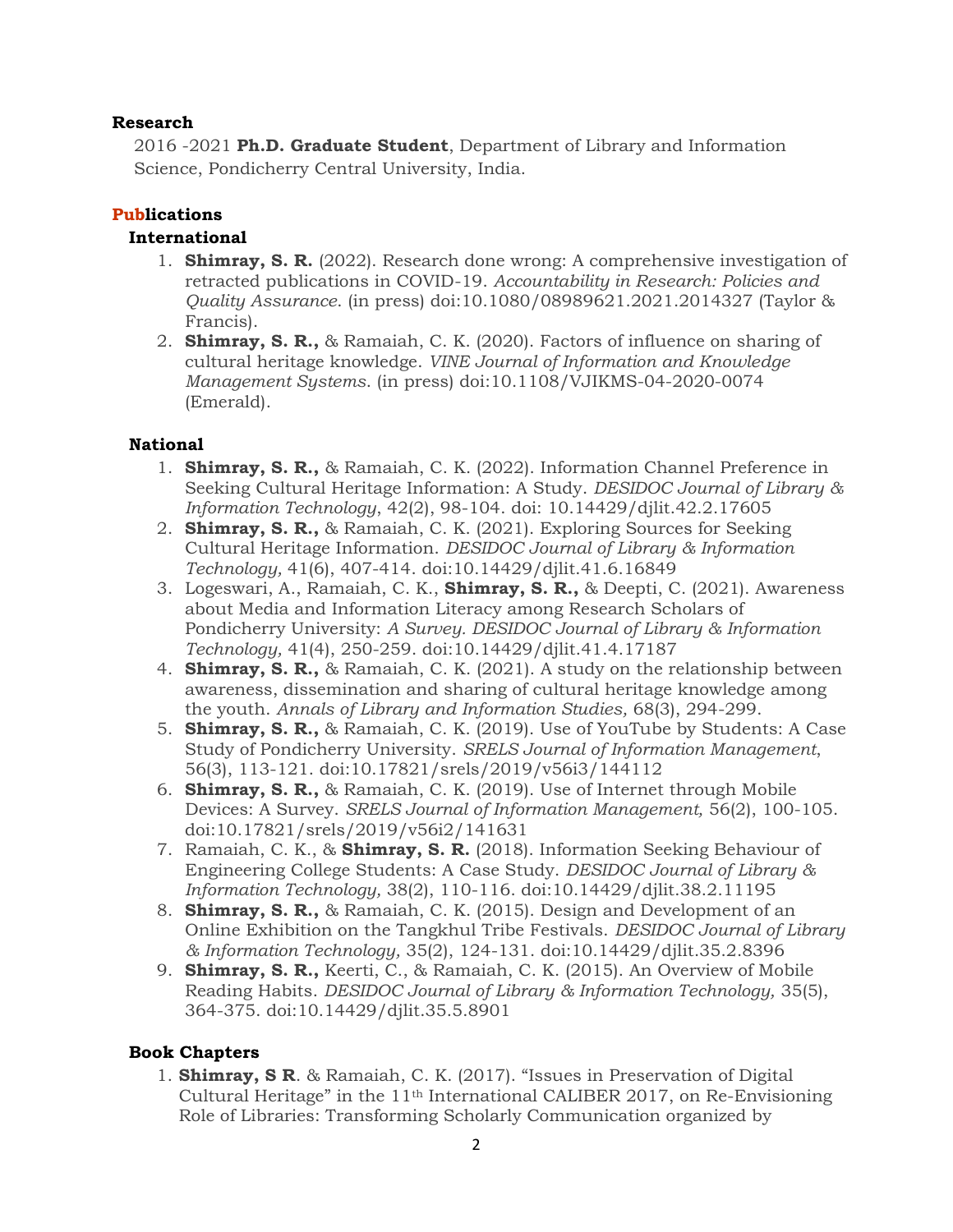INFLIBNET Centre, Gandhinagar, Gujarat in collaboration with Anna University, Chennai, Tamil Nadu during 2-4 August, 2017. pp. 146-157. ISBN: 9789381232071

**2. Shimray, S R**. & Ramaiah, C. K. (2018). "Digital Preservation Strategies: An Overview" in the 11th National Conference on Recent Advances in Information Technology (READIT-2018): Reinventing Libraries: Digital Innovations & Technologies organized by Indira Gandhi Centre for Atomic Research on August 08-09, 2018. pp. 46-54. ISBN: 9789387997387

#### **Honors, Recognition and Awards**

- 1. Qualified **UGC-JRF** conducted in June 2014 in Library & Information Science
- 2. Qualified **UGC-NET** conducted in June 2014 in Library & Information Science
- 3. Awarded **UGC**-**RGNF** (Rajiv Gandhi National Fellowship) February 2015 in Library & Information Science

#### **Membership of Professional Bodies**

- 1. Indian Library Association (Life Time Membership)
- 2. Member of Association for Information Science and Technology (ASIS&T)

#### **Professional Development**

- 1. Certificate on "Introduction to the Patent Cooperation Treaty" on May 6, 2018, from WIPO Academy, World Intellectual Property Organization (WIPO).
- 2. Completed 10 days National Workshop on Statistical Analysis for Business Research, organized by department of Management Studies, Pondicherry University during March 15 - 24, 2017.
- 3. Completed 7 days National Workshop on Research Methodology in Social Sciences, jointly organized by Association of Indian University and Pondicherry University during September 18 - 24, 2018.
- 4. Completed 2 days National Level Workshop on "Statistical Data Analysis through R/R-Studio Programming" organized by Department of Management Studies, Pondicherry University during October 26 - 27, 2018.
- 5. Completed 2 days National Level Workshop on "Text Analytics" organized by Department of Management Studies, Pondicherry University during November 10 - 11, 2018.
- 6. Completed 2 days National Level Workshop on "Structural Equation Modeling [AMOS/PLS/LISREL]" organized by Department of Management Studies, Pondicherry University during November 24 - 25, 2018.
- 7. Attended 4 days' Workshop on "Ethics in Research" organized by Pondicherry University during July 6-9, 2020.

## **Orientation/Induction/Refresher**

1. Completed Faculty Induction Programme (FIP) organized by UGC-HRDC - North-Eastern Hill University, Shillong during August 17 – September 16, 2021.